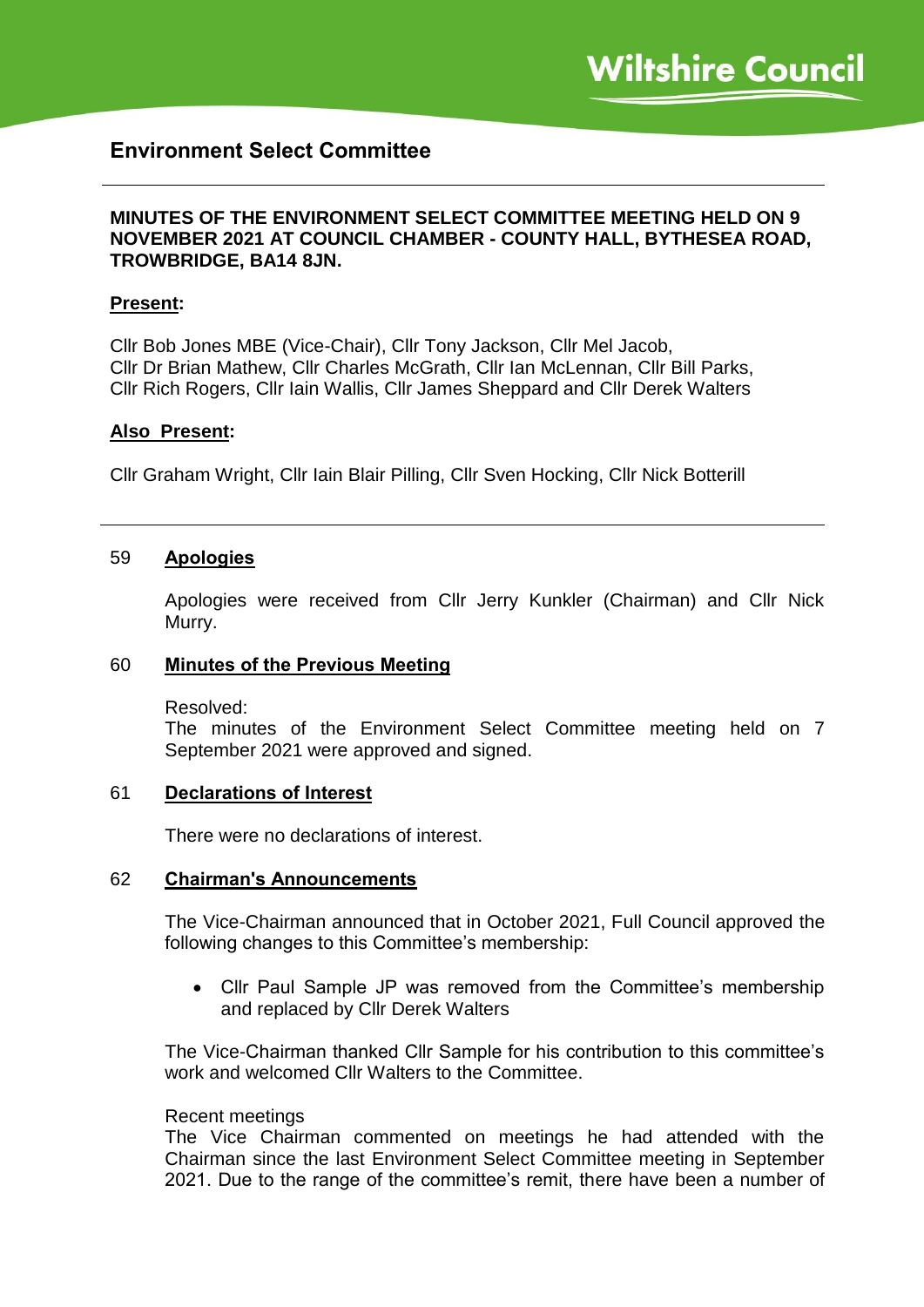meetings with the Executive to discuss the forward work plan, details of which are included in the forward work plan at agenda item 9.

### 63 **Public Participation**

There was no public participation.

### 64 **Leisure In-Sourcing**

The Select Committee received a presentation from the Head of Service for Community Development, Louise Cary, which provided an update on the leisure facilities in-sourcing.

Cllr Ian Blair-Pilling, Cabinet Member for Leisure, Libraries, Governance, FM and Operational Assets, introduced the presentation made by the Head of Service for Community Development.

The Head of Service confirmed that the 10 Leisure facilities managed by Places Leisure were successfully brought in-house on 01 October 2021 and outlined the following during the presentation:

- The background to the in-sourcing
- Key principles
- Current status of the transition
- HR update
- Leisure update
- ICT update
- Procurement/legal and Comms update

The Head of Service and Cllr Blair-Pilling responded to a number of questions and comments from the Select Committee which included the following areas:

- It was clarified that it was too early to say at this stage how profitable the in-sourcing has been and any impact on footfall, with the main priority on managing the transition. Data was coming in, but it would take a longer period of time to work through that information. It could be presented at a later date.
- Some customers had experienced a price increase but there is now a broader range of concessionary memberships available. There would be clearer data on how changes to prices and membership options have affected people going forwards.
- It was noted that leisure in-sourcing was an opportunity to consider public holiday opening.
- It was too early to know if in-sourcing has had an impact on membership.
- It was clarified that swim tag service is not currently available as the current priority was alignment across the sites. Further digital review of the service would be undertaken.
- Upgrades to facilities would be looked at to ensure that they are fit for purpose.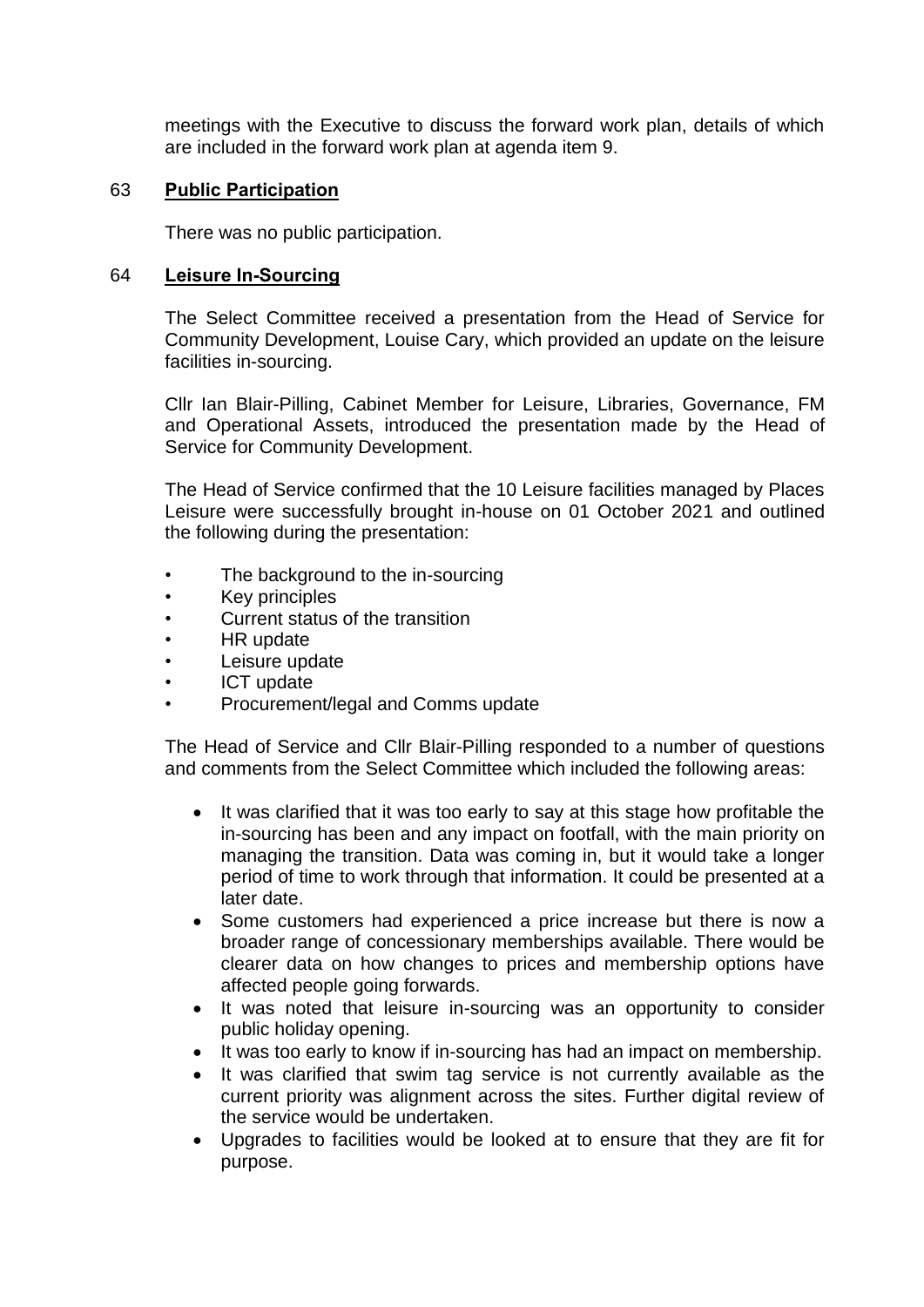- In-sourcing would enable the Council to improve the health and wellbeing of communities.
- The subject of a new leisure centre in Trowbridge was raised.

Cllr Blair- Pilling noted that so far the project has been a success and thanked Places Leisure, Louise Cary and Sam Fox for their work.

# Resolved:

That the Committee,

- 1. Notes the update on the Leisure facilities in-sourcing.
- 2. Requests an update be brought to a future select committee that includes financial information and membership trends.
- 3. Asks officers to review operating leisure facilities on public holidays and reports back to the committee.

# 65 **Library Services**

The Select Committee received a presentation from David Redfern, Head of Service Communities about the library services post-pandemic.

Cllr Ian Blair-Pilling, Cabinet Member for Leisure, Libraries, Governance, FM and Operational Assets introduced the presentation.

The Head of Service outlined the Library Service's response to the pandemic which included details on:

- The re-opening of the service, with the aim of achieving a normal service by April 2022.
- The relocation of Market Lavington Library following an innovative partnership with the Parish Council.
- Responses to the Department for Culture, Media and Sport about returning to a normal service provision.
- Comments about performance trends between April and Sept 2019 and April and Sept 2021.

The Head of Service, Libraries Specialist Manager, Rebecca Bolton, and Cllr Blair-Pilling responded to a number of questions and comments from the Select Committee which included the following areas:

- The possibility of contacting individuals about renewing their library cards instead of letting them go out of date.
- Tributes paid to Warminster Library for its outstanding work during the covid crisis.
- The lack of volunteers across the board though effort has been made to fill the vacancies.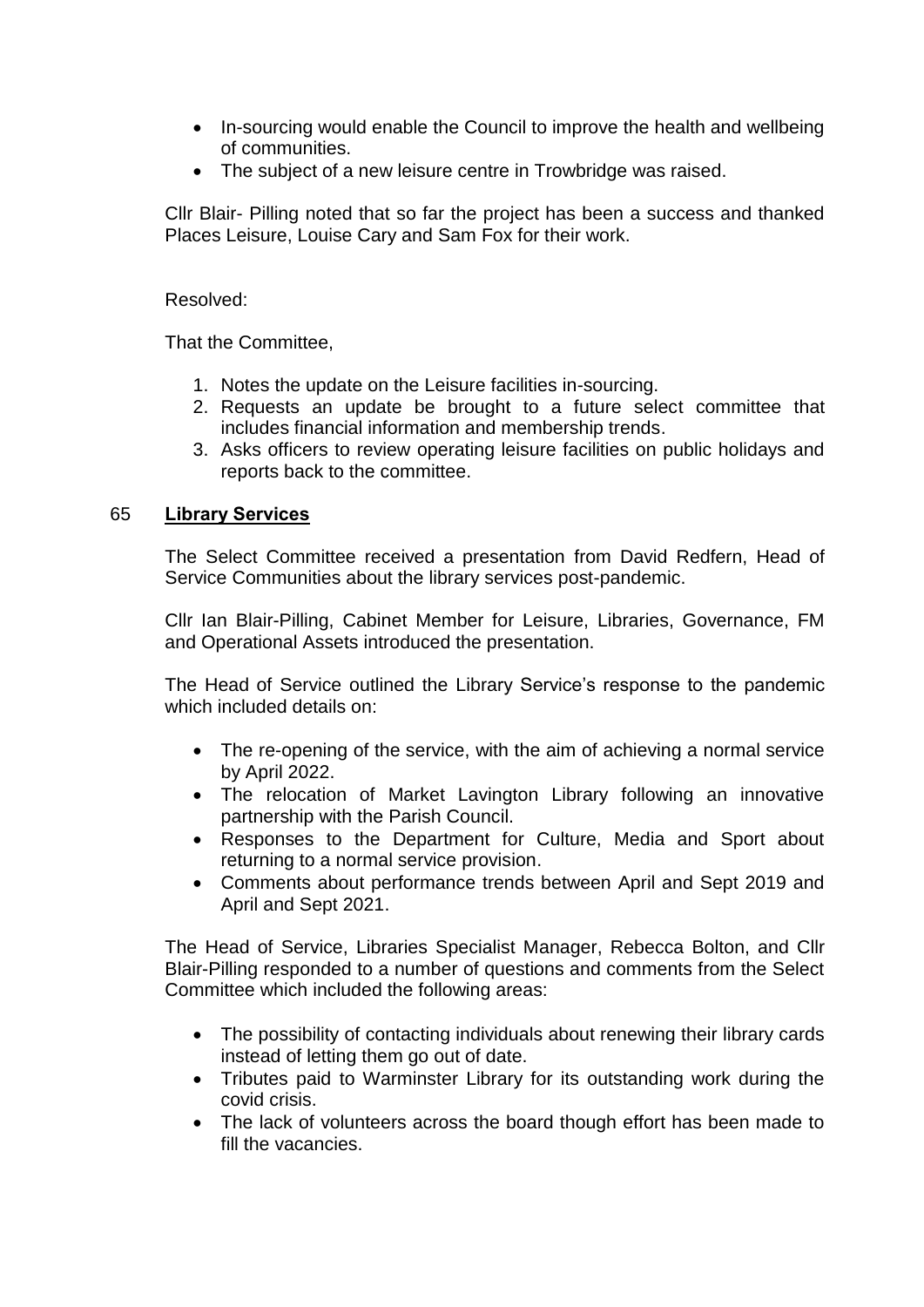- Possibility of mobile library routes being reviewed to ensure that they reach everywhere they need to and whether there could be a shift to electric vehicles.
- It was noted library models should be tailored to the community that they serve, which could include mobile libraries, improving transport to libraries and the, development of online provision.
- The need to consider what already exists within communities, such as phone box libraries, possibility to collect data on this.

### Resolved:

That the committee,

- 1. Notes the update on the Library Services.
- 2. Notes that a further update will be brought to the select committee in 2022, as per the forward work plan.

# 66 **Global Warming & Climate Emergency Task Group Update**

The Select Committee received a report from the Senior Scrutiny Officer, Simon Bennett, which provided an update of the activities of the Global Warming & Climate Emergency Task Group since May 2021.

The Vice Chairman welcomed Cllr Graham Wright, Chairman of the Task Group, who introduced the report. The report included details on changes to the name and terms of reference of the Task Group, the Task Group's response to the draft Climate Strategy 2022-2027 and Electric Vehicle Charging Infrastructure Plan 2021-2024 and the draft forward work plan.

Cllr Wright responded to questions and comments from the Select Committee which included the following areas:

- Current outcome with EV charging not as impressive as the plan. Should take inspiration from Scotland with a park ride that has 50 chargers and a free bus into town. Should look to make Salisbury an ideal tourist destination for electric vehicles.
- Possibility to look at other options as well as electric vehicles, issues with obsolescence's in some technology already in place were pointed out.
- Noted importance of seeing how the council's own budget would be used to deal with the climate crisis.
- Attention was drawn to council owned farms with a query on what the plans were regarding this so that the people renting that land could be informed.

# Resolved:

That the Committee,

1. Notes the update on the Task Group activity provided.